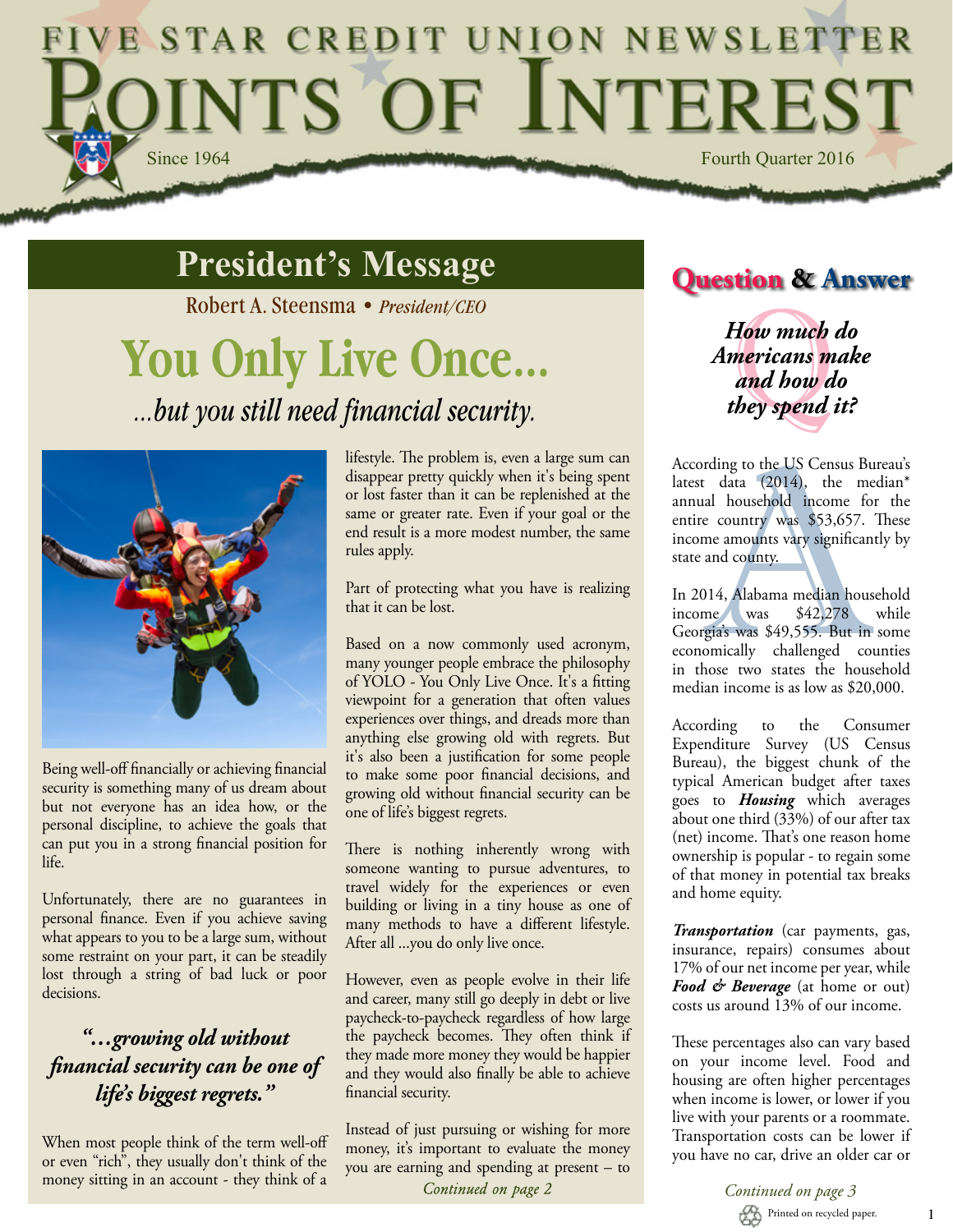### **President's Message**

#### Continued

determine if it is bringing you closer to the life you want to live now, as well as to the life you want in the future. If it is not, you should consider making a change to a more financially sustainable lifestyle. You may only live once, but life tends to last a fairly long time for most of us.

Financial security and sustainability looks about like it does for most people - little or no debt other than for essentials like realistic housing and transportation, affordable living expenses, a stable emergency fund and available low-interest credit when needed, and an overall lifestyle that fits your means so you can consistently build long-term savings. There's no silver bullet or magical solution to financial struggles other than to change how you view money and how you handle it.

Rising young professionals, recent college grads or other new workers, and even those who have been in the workforce for many years but still struggle to make ends meet could benefit from a refresher on the basics of money management.

Our knowledgeable and friendly associates at FSCU are always happy to try to help you get your financial life in order when you are ready. We hope you will think of us first when you have a need for the best place to save your money, to obtain a great free checking account with a free debit card, a low-interest rate credit card for those times you need one, or a lower interest car loan or mortgage, or even a credit rebuilder loan if that is your need. FSCU is currently even offering a "No payment until 2017" car loan if you qualify.

We will always strive to find better ways to serve you and to act in our members' best interest so we can remain YOUR Five Star Credit Union





**For a limited time, FSCU is offering our popular low rate car and truck loans with no payments due until 2017.** Imagine yourself in a new or slightly used car with no monthly payments due until January. Borrowers will need to meet certain criteria to qualify for this extra attractive feature. The offer will also be extended thru our special joint Credit Union special Car Sale in Dothan, AL (see "Branch News").



"Pokemon Go" is the hottest mobile app since "Angry Birds," and it's got players getting off the couch and moving. This is great, but be careful where you or your kids wander; and keep an eye on your data usage and the costs of in-game purchases. The game's concept is unchanged from the popular card game Pokemon from the 1990's--except now, the gamepad has been replaced by a smartphone and the player's body. The digital avatar moves around the game world when you walk with your phone which helps you find game creatures to "capture". Players obtain supplies at "Pokestops," by being within a few yards of registered businesses or landmarks. To battle with others, players must walk to "gyms," located in public places like libraries.

Though the app promotes activity and healthy outdoor play, there are major concerns. There have been instances of distracted players wandering into traffic, fences, poles or even into planned robberies.

To be safe, encourage group Pokémon exploration because two or more people will be more resistant to danger. Pokémon populates the world randomly; there's no need to wander into unfamiliar territory. If a young child is playing, establish a "collection route" that takes them by several "pokestops" and takes a known amount of time.

#### **There are two big cost worries with "Pokémon Go."**

- **1. Microtransactions:** small fees charged for in-game items that otherwise come in limited supply. Though the most expensive item costs \$5, lots of these purchases add up. To limit the purchasing power of a player you may want to link the account with a pre-paid debit or credit card so it has a limit.
- **2. Wireless data usage:** the app takes players away from home wi-fi locations, necessitating a constant stream of wireless data access. Monitor mobile data consumption, and have a plan to cut off data access to avoid coverage charges if that limit is approached.

"Pokémon Go" can be great, healthy fun. It can also be a source of surpise expense. Talking to players about these risks and ways to manage them can ensure that everyone has a great time.

Sign up for e-statements and get your statement days faster and more securely! Have an active checking account and it will even earn you higher dividends on savings.

> **FIVE STAR**  $\overrightarrow{\textbf{X} \times \textbf{X} \times \textbf{X}}$ REDIT UNION



### VISA® PLATINUM CREDIT CARDS

Apply for a Platinum Visa® Credit Card today! No Annual Fee, No Cash Advance Fee, No Balance Transfer Fee!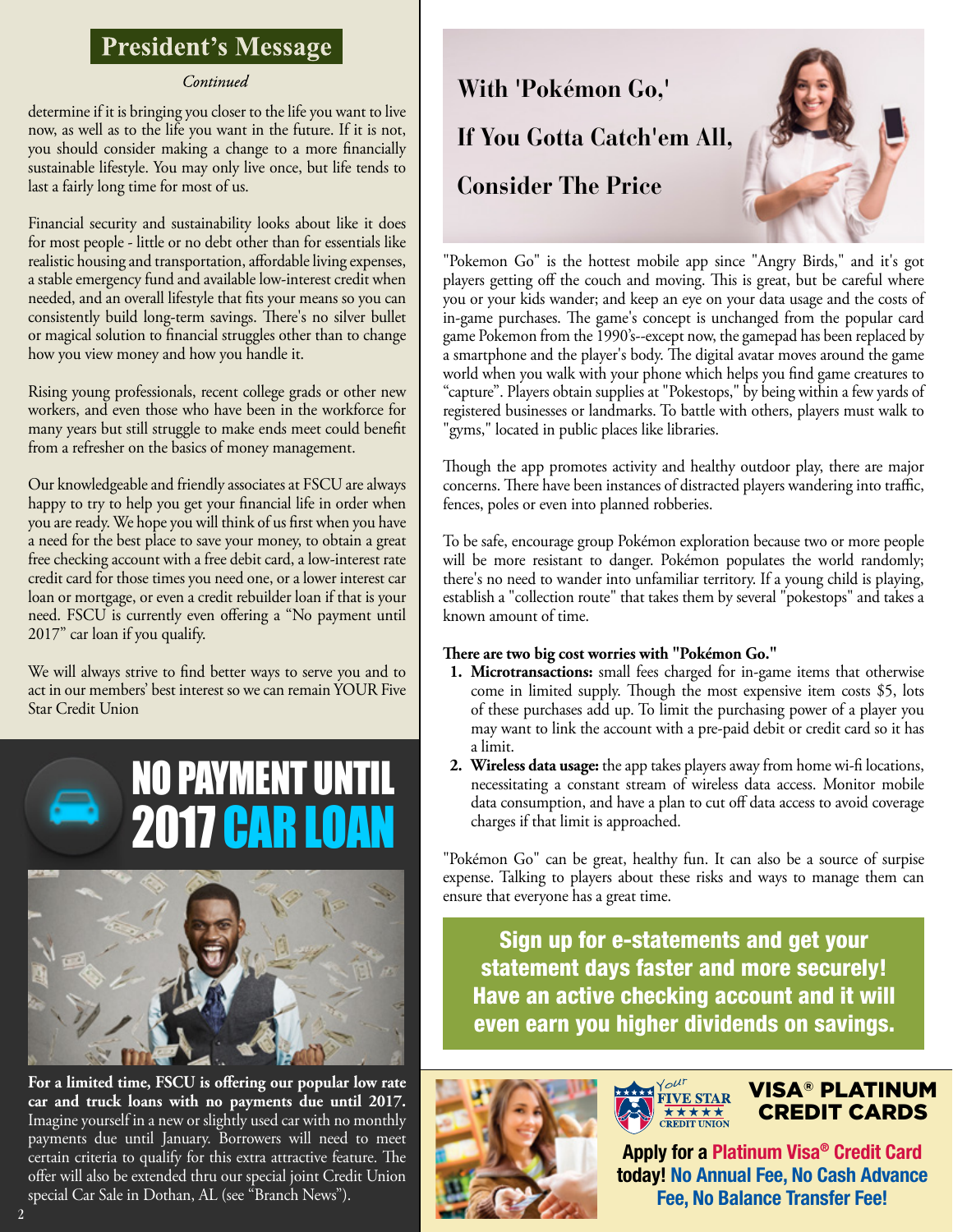## **BRANCH NEWS**

**Our Bainbridge and Attapulgus GA branches were named "Best Credit Union in Decatur County" for the 3rd year in a row.**

**Five Star Credit Union** was named runner-up for **"Best Bank in the Wiregrass"** in a contest sponsored by the Dothan Eagle encompassing several counties in Alabama and Georgia. We finished second only to a much larger credit union. A bank finished third.

We are making adjustments to our participation in the **Shared Branching**  program. Effective October 1, 2016 FSCU members (and non-members) will no longer be able to use FSCU branches to conduct shared branching with other credit unions. Members will still be able to use other participating credit unions that are members of shared branching to conduct FSCU business. We believe this will help speed up member transactions in our branches.



**Dothan AL –** FSCU will be participating in our **second annual credit union car sale** with Army Aviation FCU and Wiregrass FCU at the Houston County Farm Center. The dates will be **October 13th, 14th, and 15t**h from 8 am until dark. Many area car dealers will be there offering special deals. Details to follow on the FSCU website and dealer advertising.

Our branches in **Cottonwood AL** and **Georgetown GA** are closed between 12:45 and 2:15pm each day for lunch. Members can still make deposits through their mobile app or the night deposit box and can access their accounts by phone, ATM or online or mobile banking.



Continued

share rides or even if your credit score entitles you to a lower interest rate car loan.

*Health Care Costs* (insurance and medical costs) take up another 8% per year while the amount the average household pays toward *Personal (life) Insurance, Social Security and Other Retirement Payments* is about 11%.

The rest of our spending is truly discretionary spending, split into three categories: *Entertainment* (5%), *Clothes* (3%), and *Everything Else* (10%) (which includes donations, education, tobacco, personal care product and services, savings, etc).

The best advice we can give is to be sure to put money into savings before spending on other discretionary items.

*\* Some numbers are median numbers meaning there are as many people above that number as there are below. Think of it as the "middle" of all people in the group, similar but not identical to the "average". Median is more accurate than average as the extremely wealthy can more easily distort the number in an average.*



\*Offer good with approved credit. Existing FSCU Visa® cardholders credit is already approved. APR on purchases vary by credit score and range from 7.99% (9.99% on rewards card) up to 17.99%. Restrictions may apply. The annual percentage rate of 7.99% on platinum cards has a daily periodic rate of 0.02189%. On the 9.99% APR rewards card, the daily periodic rate is 0.02736%. APR of the 3.99% 6 month introductory rate on purchases has a daily periodic rate of 0.01093%. All APRs are the same for<br>purchases and cash advances. Balance transfers fro APR for qualifying balance transfers daily periodic rate is 0.01641%. Penalty rates still apply. Please request and read our full credit card agreement and disclosure before applying for a new FSCU Visa® card. Disclosures and applications are available at any FSCU branch or at www.fivestarcu.com.

*Don't delay... this is a limited time offer!*



*Fill in the grid so that every row, every column, and every 3x3 box contains the digits 1 through 9 only once. Solution on Page 4.*

## JUST FOR GRINS **Twins and Birthdays**

**Q:** A girl celebrated her birthday. Two days later, her older twin brother celebrated his birthday. How is this possible?

**A:** The boy, the older twin, was born on a cruise ship early on March 1st. The boat then crossed the International Date Line heading east (setting the day back 24 hours) and the girl was born on February 28th. In a leap year (which contains the extra day February 29th), the younger twin actually celebrates her birthday two days before her older brother. In all other years she still celebrates her birthday a day before her older sibling.



*\*APYs shown include a 0.25% APY dividend bump rate if member maintains a Five Star level account*



DIVIDENDS COMPOUNDED AND PAID MONTHLY A penalty will be imposed for early withdrawals from these instruments. The Annual Percentage Yield (APY) offered as of September 1, 2016 at press time. Minimum Balance Required is \$500. Rates are subject to change. IRA Certificates also available. To achieve Five Star level requires a checking account with 10 or more transactions per month and 1 or more other easyto-qualify-for services. Some restrictions apply. For more Information, call (334) 793-7714 (option 5)